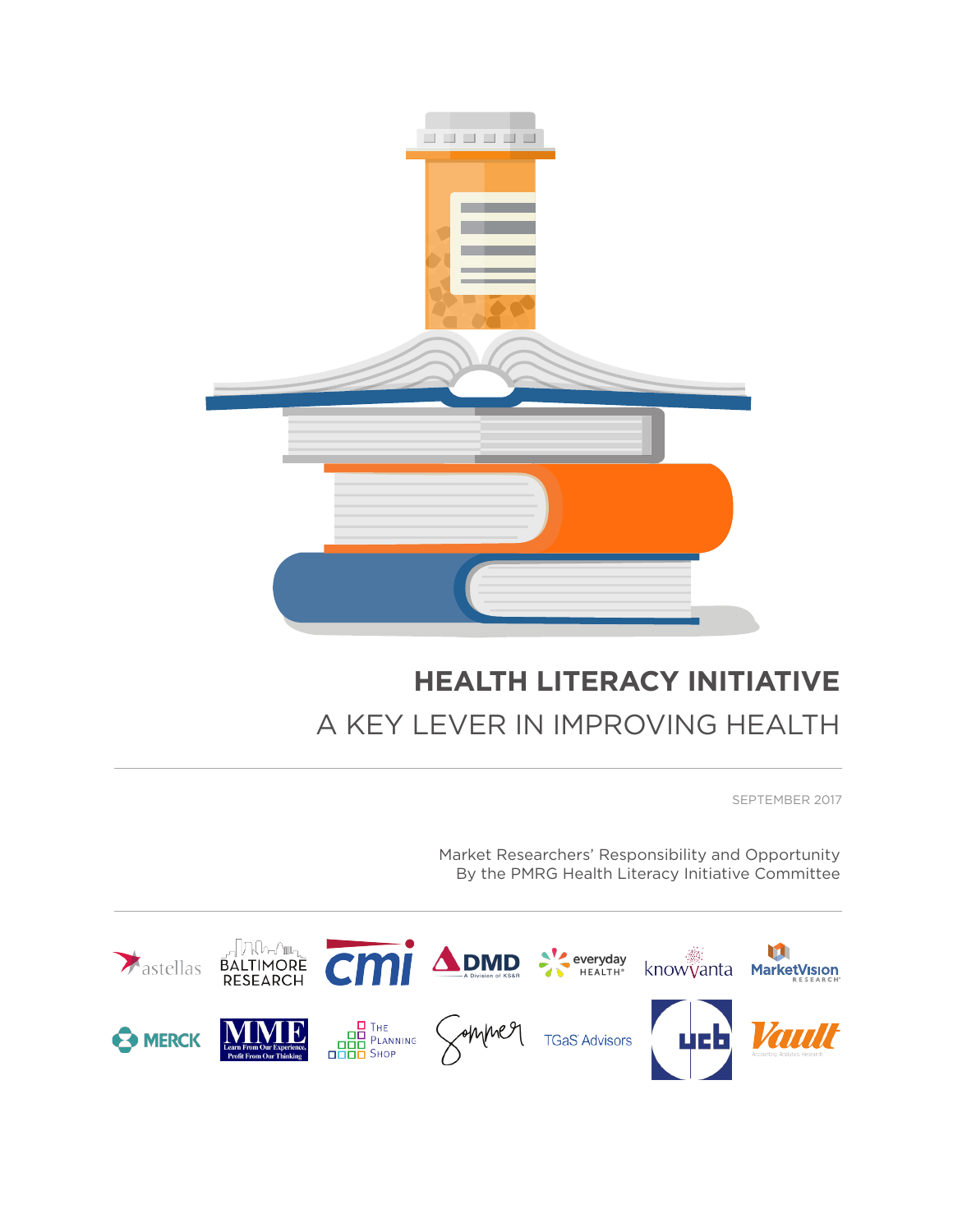Low health literacy is related to medication errors, device misuse, lower compliance, and poor health, but is traditionally not considered in market research studies. The purpose of this article is to raise awareness of how health literacy could be used as a lever to improve public health, while challenging market researchers to consider health literacy as both a responsibility and an opportunity in their research designs.

#### **I. Evidence of the negative impact of low health literacy on compliance.**

Patients' well-being suffers with poor understanding of their health and available treatments. Device and medication misuse can cause problems for patients' health.

## **FACTS**

In the U.S., some 3.8 billion prescriptions are written every year.



**More than half** of those prescriptions, however, are taken incorrectly or not at all.2



In a survey of 1,000 patients, **nearly 75%** admitted to not always taking their medications as directed.<sup>3</sup>



A study of over 75,000 commerciallyinsured patients found that **30%** failed to fill a new prescription.<sup>4</sup>



It is estimated that poor compliance costs the US healthcare system \$290 billion each year.<sup>5</sup>

#### **THIS ARTICLE PRESENTS:**

- I. Evidence of the negative impact of low health literacy on compliance.
- II. The challenge low health literacy presents to market research.
- III. Results from two market research studies:
	- a. Healthcare practitioners
	- b. Patients
- IV. Market researchers' responsibility and opportunity.
- V. The PMRG Health Literacy Initiative's purpose and how to get involved.

# "

*Every two minutes someone calls a U.S. poison control center about a medication error. They took the wrong dose, took the medicine twice or accidentally took someone else's, among other mistakes.6*

"

"

*Researchers found that serious medical errors doubled from 2000 to 2012.7*

"

There are many explanations as to what leads to medication errors, device misuse, and lower compliance. With an aging population, there has been an increase in the number of medications - with different dosing schedules given to individual patients to treat a variety of chronic medical conditions. This can lead to confusion over treatment schedules. There can also be contraindications among various medications resulting in unintended side effects or other problems affecting adherence to a prescribed plan.

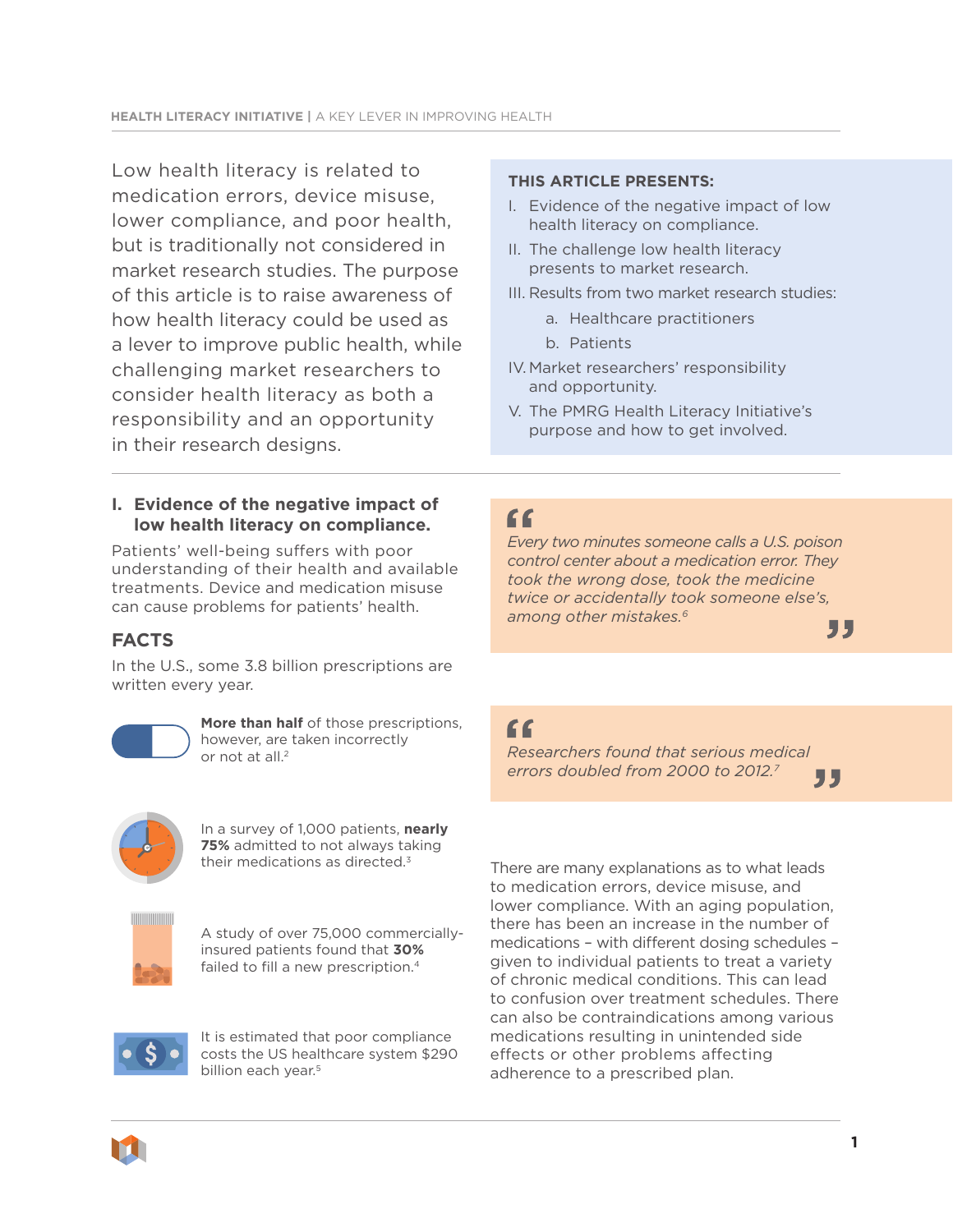

In 2009, Kaiser Permanente conducted an exhaustive literature review on the topic of non-compliance and found seven patient-related barriers to compliance.<sup>8</sup>

Although high cost of medications is often referenced as a major reason for poor adherence, compliance rates improve only marginally when the cost barrier is removed. Health literacy may be a key lever to improving patients' health.

## **THE ROLE OF HEALTH LITERACY**

The key to understanding and improving compliance is the role of health literacy, which has been defined as "the degree to which individuals have the capacity to obtain, process, understand, [and act upon] basic health information and services needed to make appropriate health decisions."9 Multiple studies suggest a link between low health literacy and low comprehension.

Research shows only 12% of the population is health literate.<sup>10</sup> People with low health literacy may not understand their health issues (e.g., diabetes, high blood pressure, high cholesterol). This lack of understanding can result in devaluing its treatment, which can negatively impact their health in the long term.

While certain populations are at greater risk for experiencing limitations on their health literacy (e.g., individuals who speak English as a second language), the state is by no means static. Rather, health literacy is dynamic, changing for individuals based on the context of any given situation. Even people with advanced education and reading

skills can face health literacy challenges. Consider the stresses imposed by health emergencies. At such times, even the most health literate individual may experience difficulties understanding or processing health information. Simpler and easier-to-understand patient materials, therefore, benefits everyone.

Those with Limited Health Literacy are less likely to understand:<sup>11,12</sup>

- Terminology
- Risks
- Benefits

Lower health literacy has been linked to poorer overall health outcomes.

- Higher rates of hospitalization than in individuals with higher health literacy.13,14,15
- Higher mortality rates than in individuals with higher health literacy.<sup>16</sup>
- Though the link is not definitive, the relationship between health literacy and outcomes likely reflects inadequate self-care behaviors.

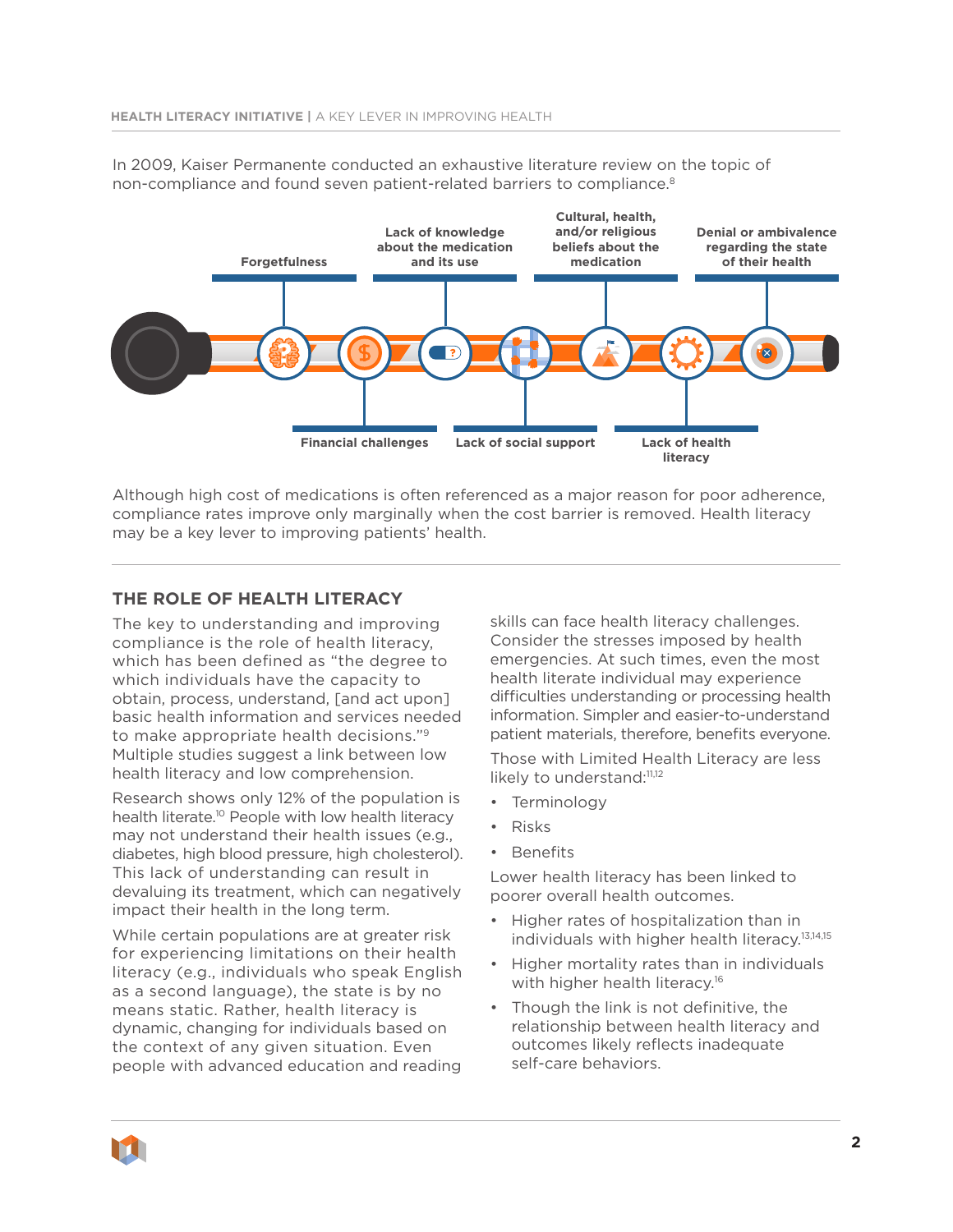Many factors affect a person's health literacy skills, including a person's reading skills, age, culture, the complexity of information, and language.17 Some population groups are particularly vulnerable to health literacy challenges; these include:18



### **II. The Challenge Low Health Literacy Presents to Market Research.**

There are four main challenges that low health literacy presents to market research:

**Recruitment.** Patients with low health literacy are traditionally screened out of samples because researchers want respondents who can understand the information provided in the study and can effectively communicate their feedback. This common practice leads to the exclusion of an important segment of the population. When the study has implications for communications to patients, such as patient education materials or instructions on using a device, this approach is not only deficient in research design, but it also doesn't allow for the learnings that will help create materials that can be better and more easily understood. It is difficult to recruit people with low health literacy and the tools are still being developed. While the Newest Vital

Signs (NVS) tool (a tool we recommend for identifying people with low health literacy) has been validated for in person research, it has not yet been validated for online research. Work is ongoing in how to properly screen for health literacy.

**Participation.** Patients who are lower in health literacy tend to be more reluctant to participate and voice their opinions. This lack of participation arises from lower confidence or embarrassment in their abilities, such as having difficulties speaking, reading, and/or understanding – whether it is a challenge with the English language or medical terminology. Researchers must change the way they collect their data in order to make this work. For example, during in-person research, moderators should provide extended warm-up time at the beginning of the interview to build trust. They should also understand that bland or non-committal participation (e.g., "yes I agree," "no I do not like that") are a signal of potential problems, and thus be prepared to shift activities as needed to get more involved participation and better data.

**Analysis.** Once included into the research, data for low health literacy patients should be analyzed separately from those with adequate literacy to ensure the needs of this at-risk group are not missed. With the proper data collection techniques, researchers should have uncovered the true reactions of the low health literacy group to be included in consideration, rather than being lost in background noise.

**Stimuli.** The stimuli used in research which is often closely linked to the actual communication to the patients – should be formatted to follow best practices for health literacy.

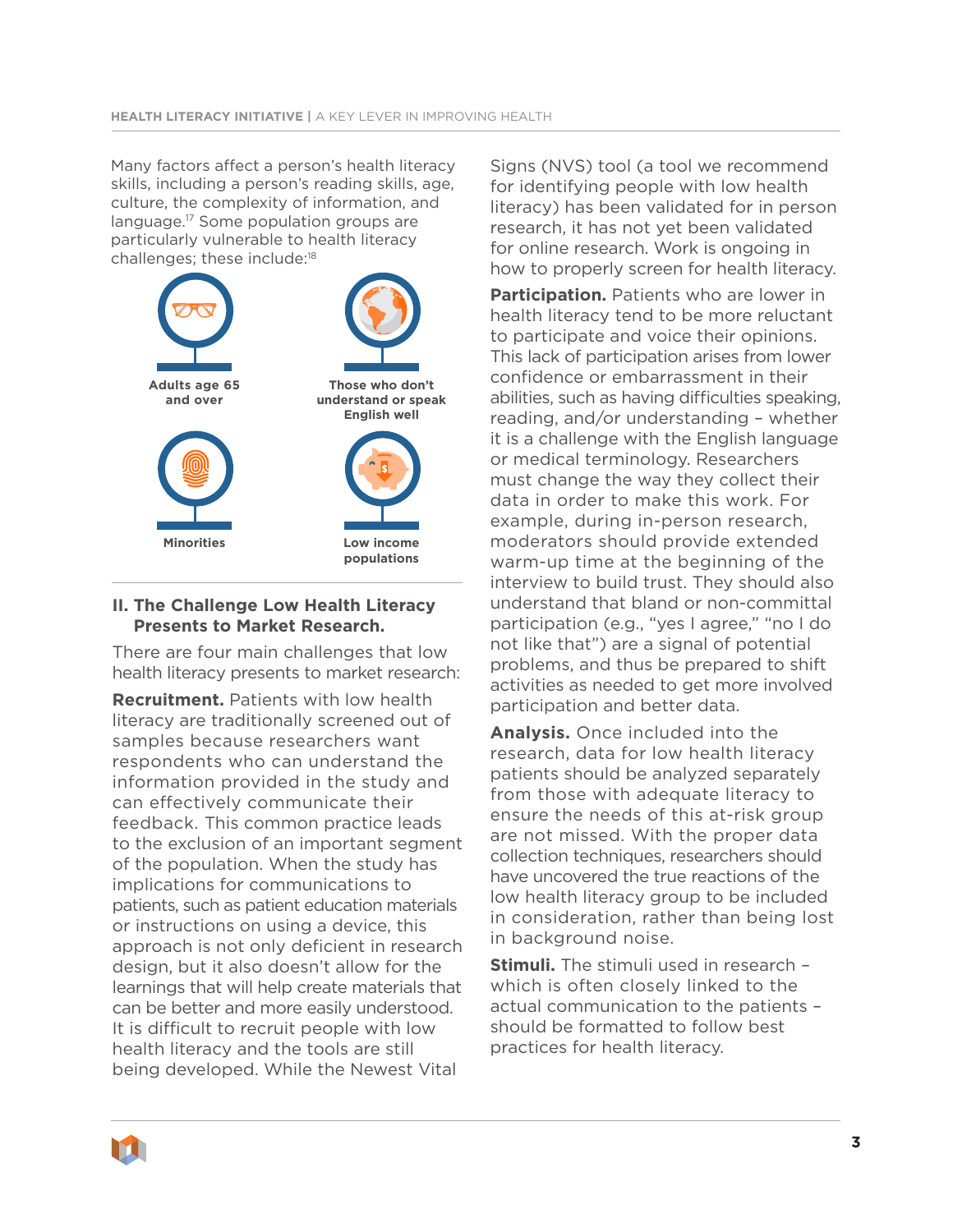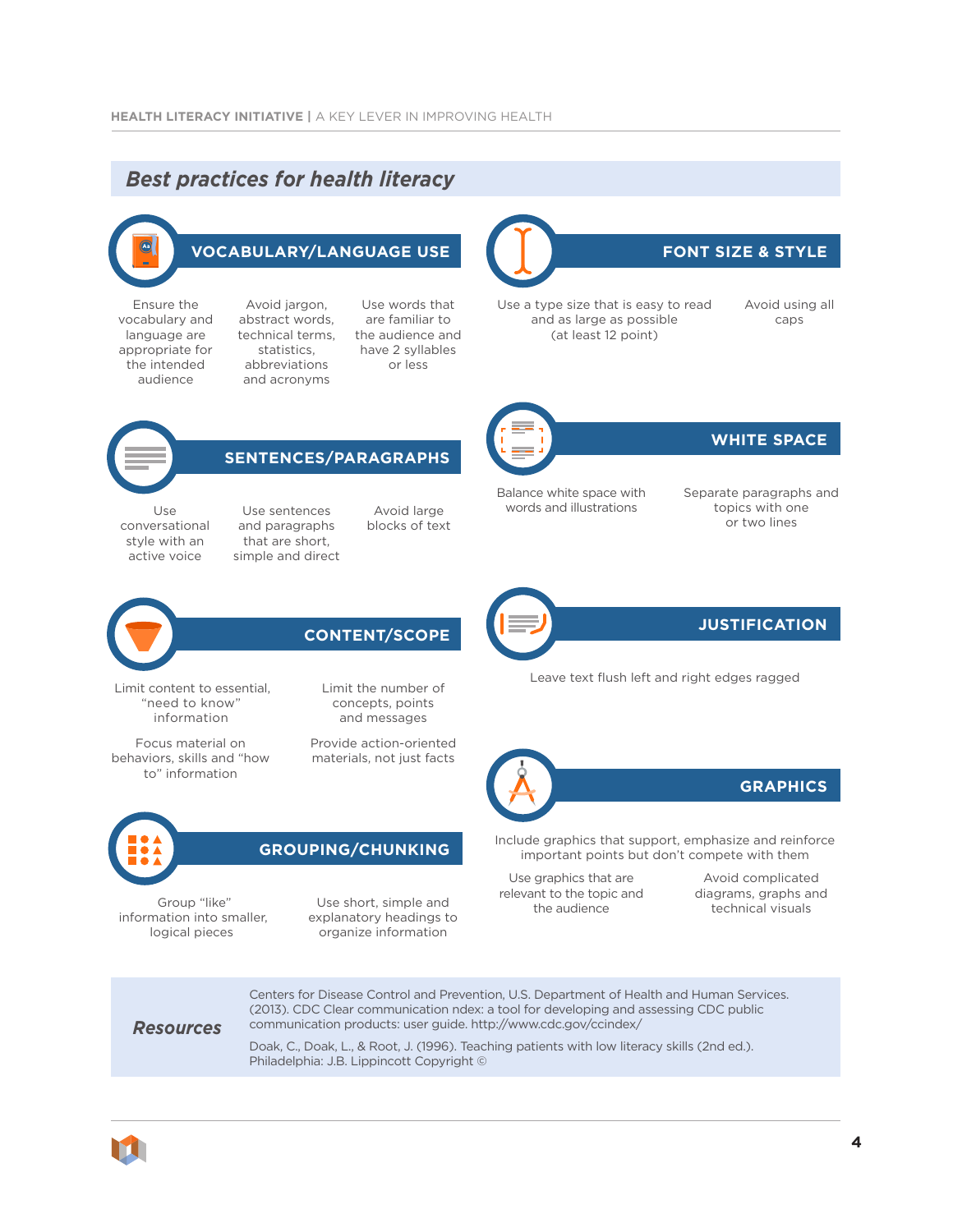Two research studies were undertaken to better understand how market research may be affected by low health literacy challenges, and to quantify the impact that utilization of health literacy best practices may have in market research.

## **III. Results from Two Market Research Studies.**

In an effort to better understand health literacy, the PMRG Health Literacy Initiative (HLI) Committee conducted two market research studies, one with healthcare practitioners and another with patients. As noted above, special efforts were taken to include low health literacy patients who are not usually included in traditional market research studies.

## **HEALTHCARE PRACTITIONER STUDY (CONDUCTED BY DOCTOR DIRECTORY)**

**Sample and Method.** Physicians (n=100) and pharmacists (n=50) were asked in an online 10-minute survey about compliance and communication with their high blood pressure patients.

**Key Findings.** In terms of compliance, there is a disconnect between the physicians and the pharmacists. From the physician perspective, most of their high blood pressure (hypertension) patients understand their prescription instructions and are taking their medication as prescribed.

## **Physicians believe:**

- 78% of patients are taking their medication as prescribed.
- 88% understand how to take their medication.

Pharmacists provide a less optimistic patient compliance story. Most pharmacists say:

- Up to 24% of hypertensive prescriptions are abandoned.
- Up to 24% of initial starts are not refilled.
- Up to 49% are refilled late.

This gap between physicians and pharmacists perception on patient compliance is concerning, and there is no formal process connecting physicians and pharmacists to allow feedback on medication compliance. In term of communication with the patients, doctors and pharmacists have two different roles. Doctors are focused more on telling patients how to dose and asking if they are taking their medication during follow-up visits when they occur, while pharmacists are not directly asking if patients are taking their medication. There is a gap in care between the roles of physician and pharmacist that widens with low health literacy.

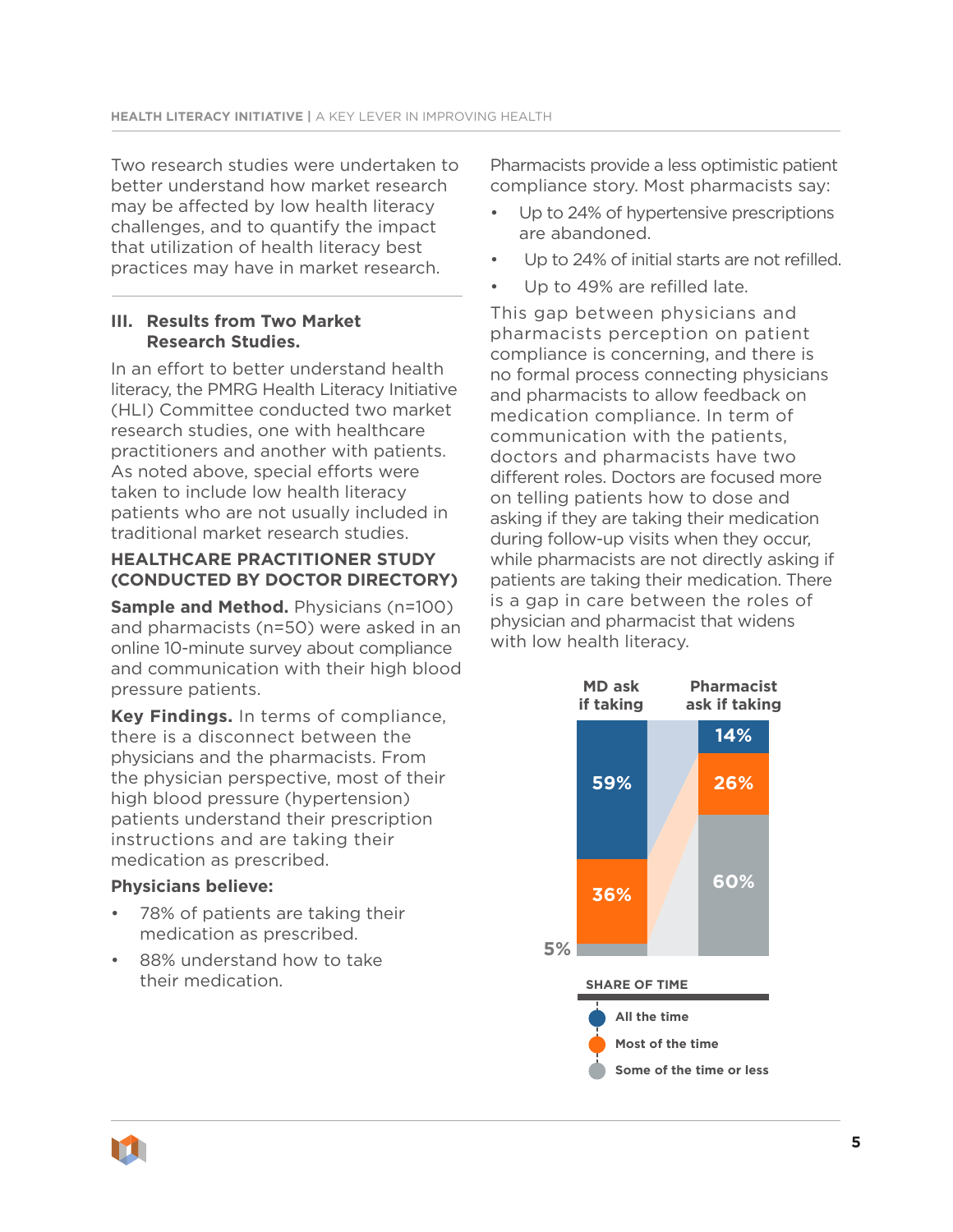Physicians and pharmacists agree that between 15 and 20% of patients have hearing difficulties or difficulties with understanding or reading English.

# **MDs Pharmacists Hearing Reading English Understanding English 16% 21% 18% 18% 18% 19% Perceptions of percentof patients having difficulty**

Health literacy is not mentioned when physicians are probed as to what triggers them to ask compliance questions of patients. This is the case despite physicians recognizing that some of their patients may experience communication challenges (e.g., hearing difficulties, limited ability to read and/or understand English, etc.).



## **Triggers to ask About Compliance**

About 60% of doctors indicated that there are particular circumstances in which they will ask about drug compliance.



None of the mentioned triggers validate if a patient understands their diagnosed condition, nor the short and long term benefits of their treatment.

As we see in the above research, non compliance may be worse than physicians are aware because there is no formal feedback for when a patient fills, takes or stops taking a medication. There is no understanding of why a patient doesn't start or stops taking a medication. Without feedback, no follow-up conversations can occur and education on the condition, benefits of treatment, or safety concerns cannot be addressed.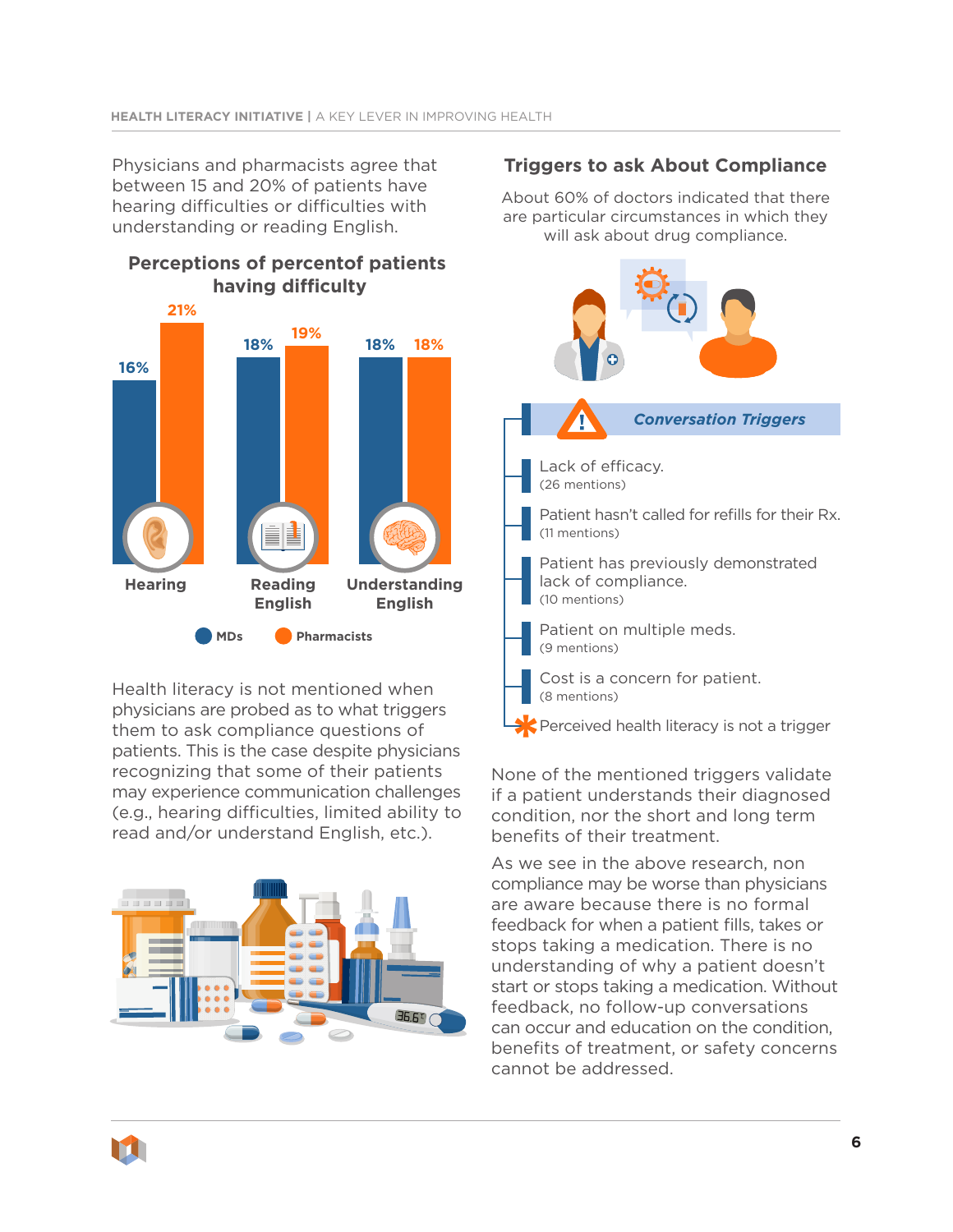#### **Patient Study. (Fielded by MarketVision Research)**

For the patient study, the objectives were to:

- Assess individuals' health literacy.
- Assess comfort with filling out medical forms.
- Determine how an individual's health literacy impacts their ability to read a medication label.

**Sample.** Research was conducted with 805 patients, half of whom had high blood pressure (hypertension) and half among the general population. Special recruitment was in place to ensure adequate numbers of patients with low income and low education. Respondents completed a 10-minute online survey.

**Method.** Although the Newest Vital Sign (NVS) has only been validated for in-person research, we adapted the tool for online use. A component of this research was used to understand how the NVS may be administered online. The measure used was a series of 6 questions about an ice cream nutrition label. Later in the survey, respondents were given a series of five questions about a drug label. Respondents were grouped into adequate vs. limited health literacy based on their score. Half of each group was randomly given the traditional label and half was randomly given the optimized label.



**Stimuli.** For the purposes of this study, the traditional pharmaceutical label was modified into the optimized label by following some of the health literacy best practices described in the list above. This was a proof of concept study, to allow us to document the effect a minimum change would have. If this were an actual market research study for a product to be launched, we would recommend engaging a health literacy consultant and conducting research with people who have low health literacy.

**Key Findings.** Contrary to expectations, the improved label did not have a big effect among those with low health literacy, with only slightly improved comprehension of the product label. This highlights the importance of additional work such as including low health literacy respondents in research and hiring a health literacy consultant to achieving a better result for this group. Most surprising to us, the biggest positive effect on comprehension was seen among those who had adequate health literacy. The comprehension level was raised by over 30%, to a level indicating that almost everyone with adequate health literacy understood the basics about the drug. This illustrates a side benefit of including those with low health literacy in our research – that by doing so we will improve comprehension for all.

This patient study shows the need to:

- Include low health literacy patients in the sample design.
- Separately analyze performance of low health literacy patients.
- Carefully craft patient communications using best practices and expert consultation.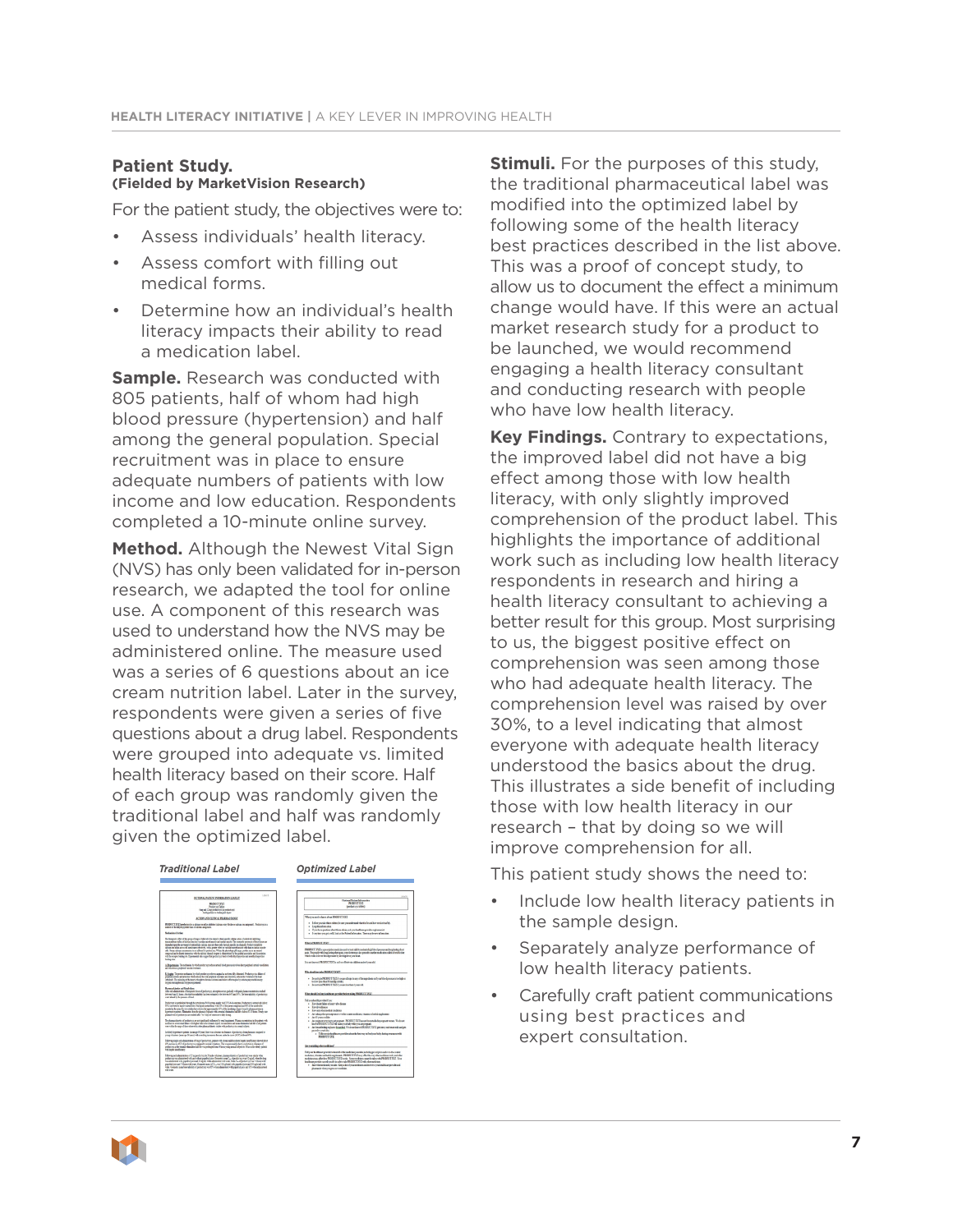

### **LIMITED LITERACY**

Health literacy can be a key lever in improving patients' health. With some simple techniques, comprehension can increase, which could lead to improved compliance, as well as reduced medication errors and device misuse.

#### **IV. Market researchers' responsibility and opportunity.**

As discussed, there are four challenges that low health literacy presents to market research:

- **Recruitment.** Are special efforts used to include them in the sample?
- **Participation.** Are special techniques used to gain their true reactions?
- **Analysis.** Are their results scrutinized vs. dismissed as background noise?
- **Stimuli.** Were the tested materials formatted optimally?

As researchers, we are responsible for the proper design, execution, and analysis of our studies. The research may be flawed if low health literate patients are not considered.

Beyond your responsibilities as a market researcher, consider your opportunity to

provide added value to your client, as well as your client's client. Armed with the above knowledge, you are empowered to help move the industry towards better market research, and ultimately higher levels of patient health.

#### **V. The PMRG Health Literacy Initiative's Purpose and How to Get Involved.**

The PMRG Health Literacy Initiative (HLI) provides today's leaders in healthcare marketing research with the tools and understanding required to address the needs of all patients. By providing education, resources, and training, the PMRG HLI works to drive change within our industry and at the FDA. This change will ultimately reach and empower patients to take control of their own health and to better understand their conditions and treatments. This initiative is a collaboration of members across the healthcare industry including manufacturers, payers, and agency organizations. This collaboration is essential to ensure the HLI is about the improvement of healthcare for patients, and that it benefits the entire healthcare industry.

Special thanks to the committee members who collaborated on these research studies:

Heather Collins, PRC (Baltimore Research); Tom Donnelly, PhD (MarketVision Research); Scott von Lutcken (Merck); Lynn Ricker (KnowVanta); Jeffrey C. Adler, PRC (Vault Consulting); Heather Turkoz (UCB); William Stone (Sommer Consulting); Karen Tibbals; and John Ewing (formerly of Everyday Health/Doctor Directory). An additional special thanks to the committee members who also contributed to this article: Donna Wray (TGaS Advisors); William Leopold (Life Sciences at CMI); Daria Bakina Delta Marketing Dynamics; Sherry Fox (The Planning Shop International); Jim Kirk; Suzanne McMahon (Merck); Michelle Blechman (Astellas); Amit Patel (Medical Marketing Economics); and Bob Graff (MarketVision Research)